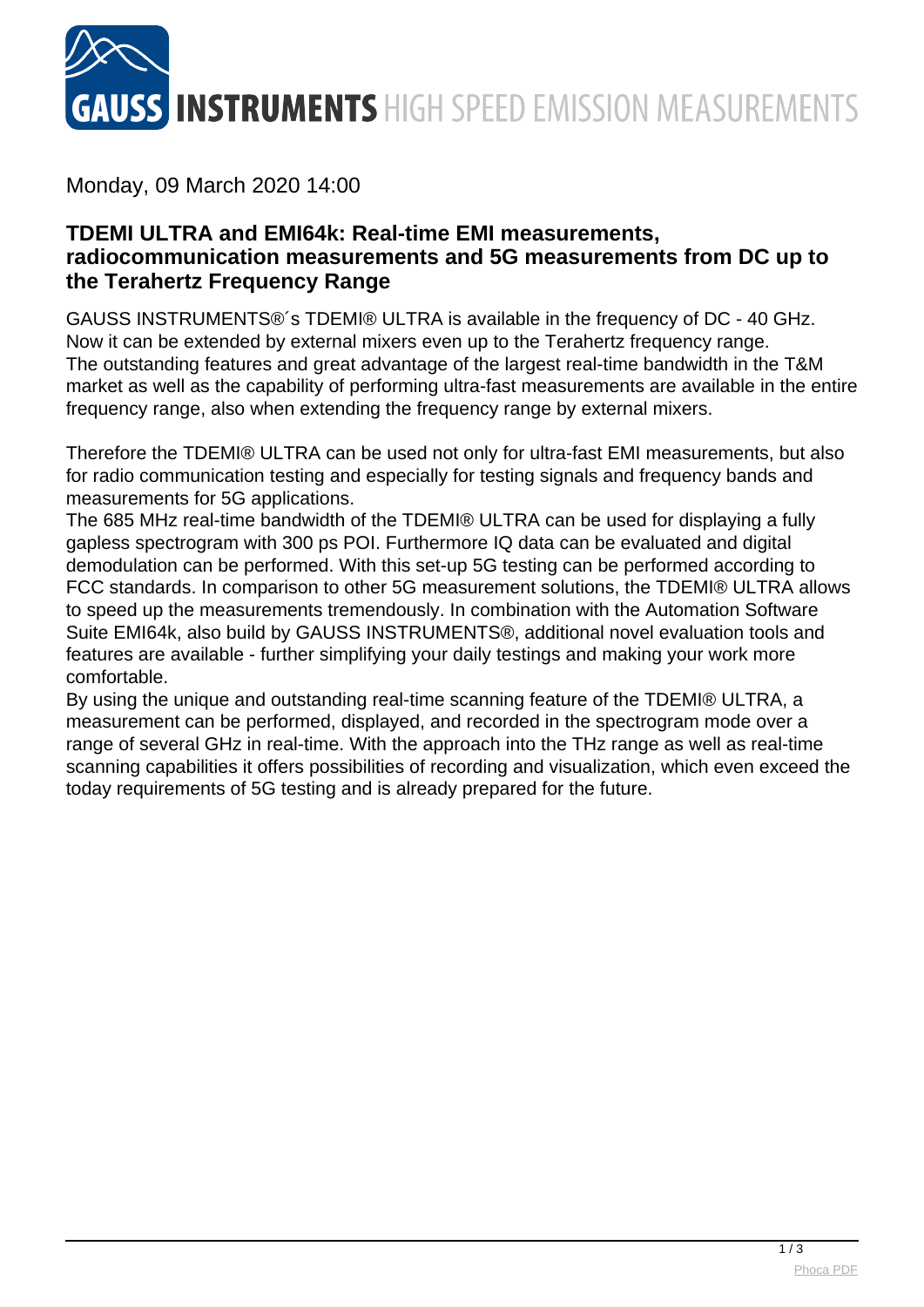

Monday, 09 March 2020 14:00

**TDEMI ULTRA and EMI64k: Real-time EMI measurements, radiocommunication measurements and 5G measurements from DC up to**



Fig 1.: **Control of external mixer**